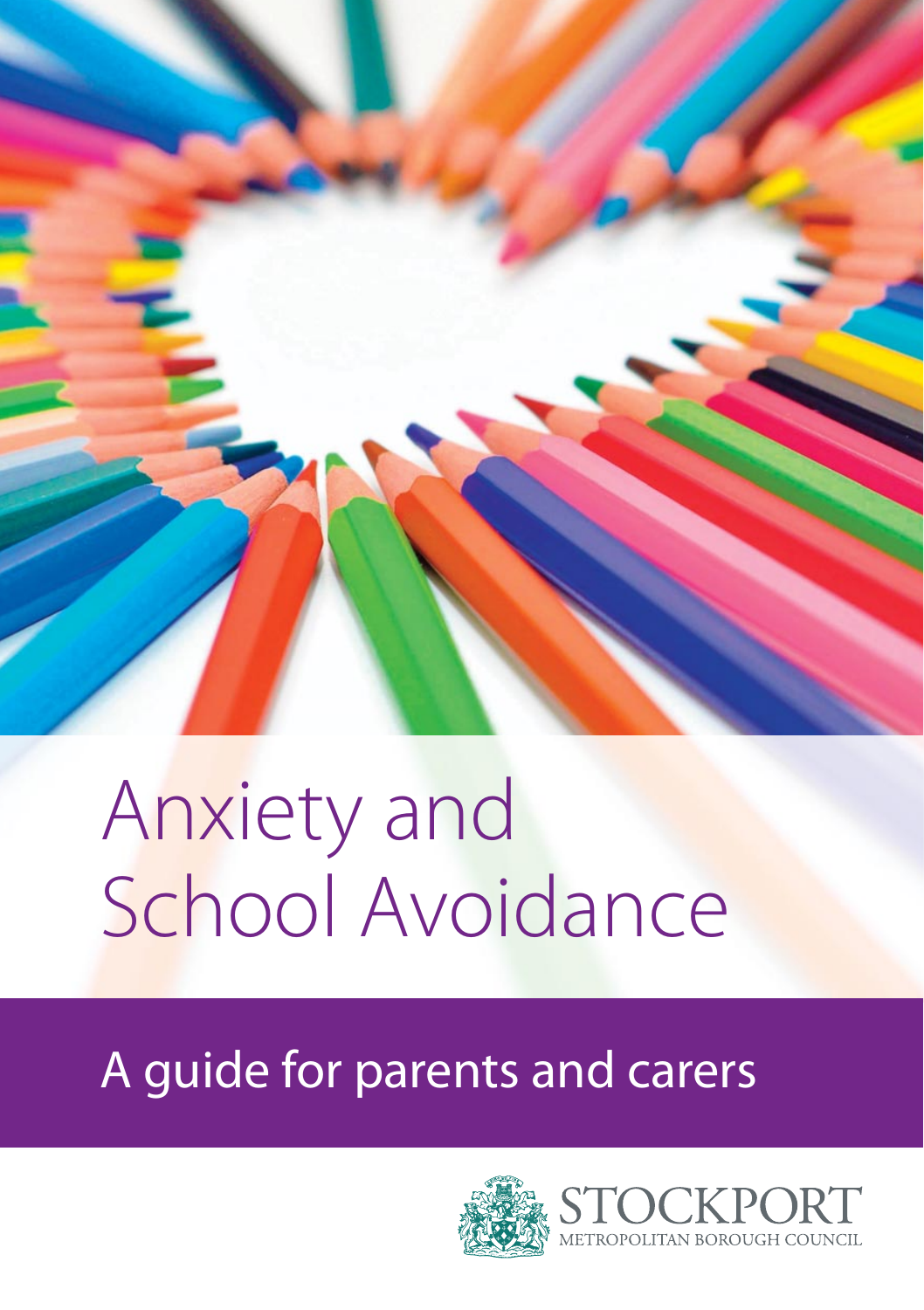### Contents

| Anxiety – an overview                                                     | Page 3  |
|---------------------------------------------------------------------------|---------|
| Helping Your Child to Overcome their Anxiety<br>- the Stepladder Approach | Page 5  |
| Create your own Anxiety Stepladder                                        | Page 7  |
| Coping with an anxiety attack                                             | Page 8  |
| Skills for coping with an anxiety attack                                  | Page 9  |
| Tips and strategies for parents                                           | Page 10 |
| What you can do to support your child                                     | Page 11 |
| Talking to your child about their worries                                 | Page 12 |
| What can you expect from school?                                          | Page 12 |
| Support services in Stockport                                             | Page 14 |
| Useful websites                                                           | Page 15 |

This booklet has been adapted for Stockport from resources developed by the West Sussex Education Psychology Service. Stockport Family and Stockport Education Psychology Service are grateful to the West Sussex team for allowing us to use their resources.

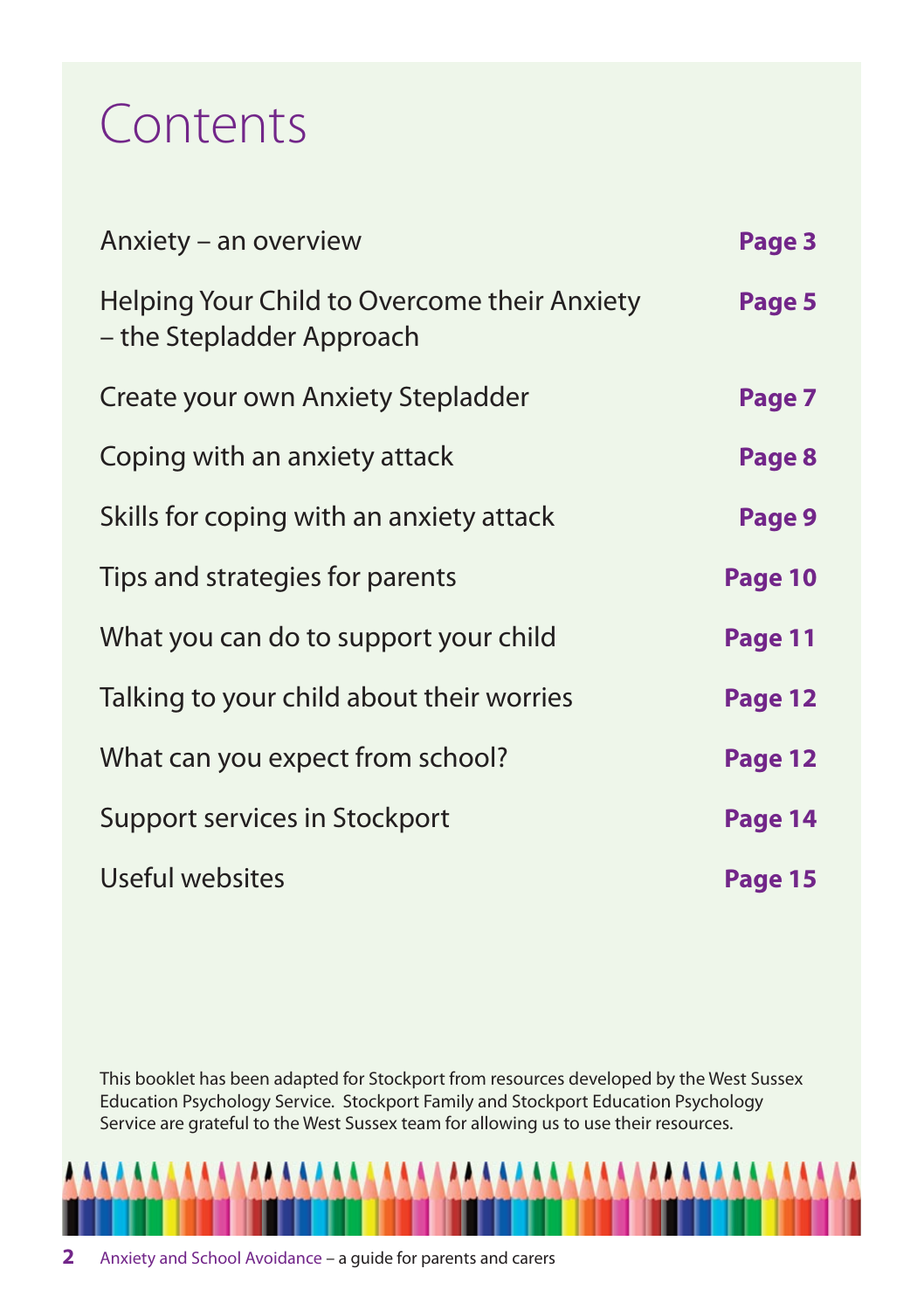### Anxiety – an overview

We all need some degree of stress to keep us functioning, but some children and young people experience higher than usual levels of anxiety, which can have a serious impact on their lives.

Sometimes, children experience these higher than usual levels of stress in relation to school attendance, which can lead to school avoidance and non-attendance.

Anxiety is one of the most common causes of distress in children and young people. Research shows us that levels of anxiety in children have risen over the last ten years and as many as six children in the average class of thirty may be struggling with low wellbeing and high anxiety levels.

Anxiety is not only common, but also extremely debilitating. If you are the carer of a child or young person who experiences anxiety you will know the impact an anxiety problem can have on the whole family's life.

Anxiety can affect us all in very different ways. Experiences of anxiety can vary greatly from person to person and no two people have precisely the same experience. Anxiety is a completely normal emotion - we all experience it from time to time. However, when a person is suffering with an anxiety disorder, the feeling of anxiety is far more intense and long lasting.

As a parent, you are well placed to notice the signs that may identify anxiety, especially school-related anxiety.

#### **Some common signs to look for can include:**

- **•** Fearfulness, anxiety, tantrums or expression of negative feelings, when faced with the prospect of attending school.
- **•** They may complain that they have abdominal pain, a headache or sore throat, often with no signs of actual physical illness.
- **•** Anxiety symptoms that include a racing heart, shaking, sweating, difficulty breathing, butterflies in the tummy or nausea, pins and needles.

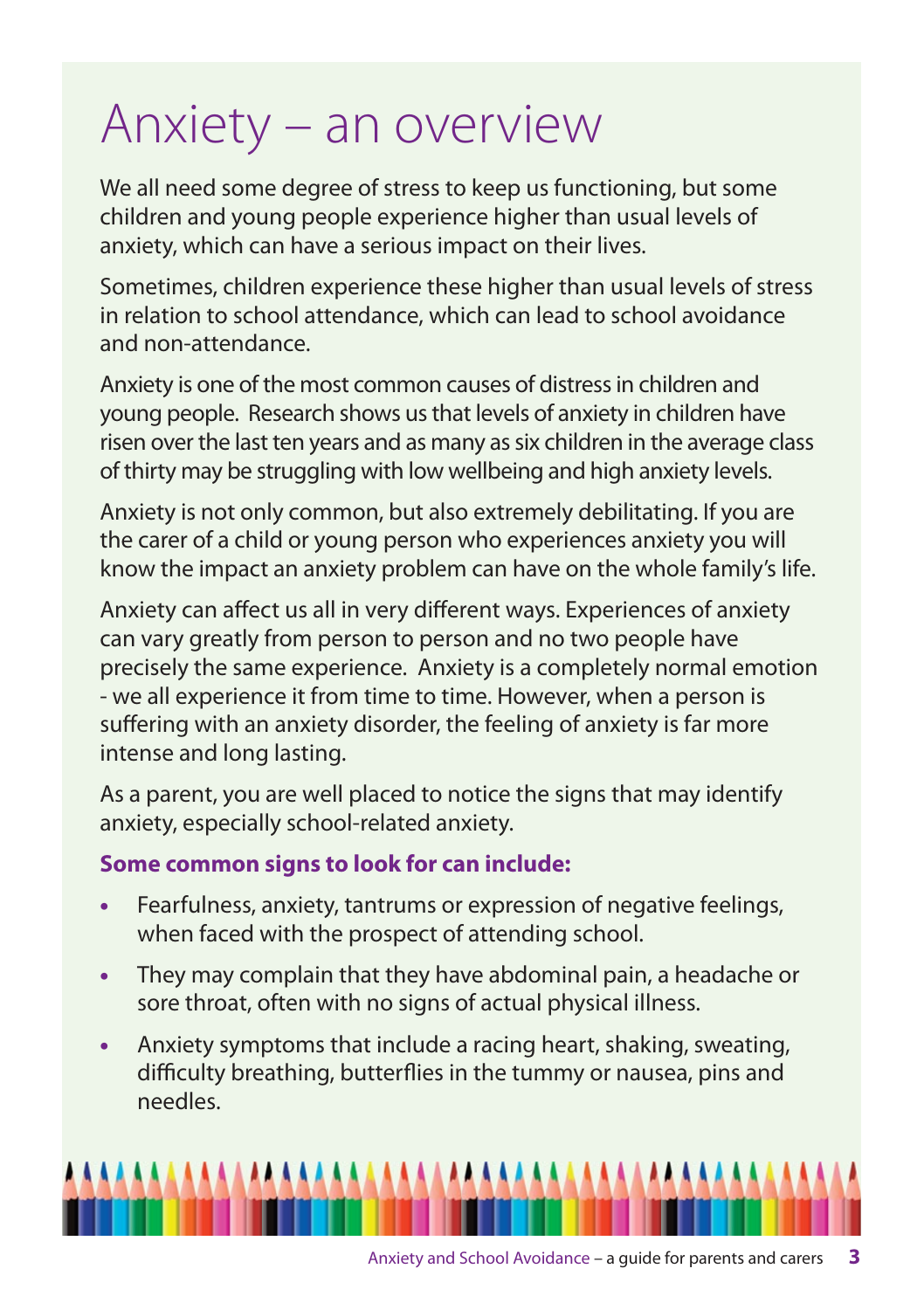- **•** Some parents have told us that their child showed signs such as not wanting to socialise with friends or family, and increasingly withdrawing to their bedroom
- **•** There may be a change in eating habits
- **•** Sometimes all of this can be happening while the child is still attending school, where he or she may appear well behaved and even a model student

The symptoms are typically worse on weekday mornings and absent at weekends and school holidays.

Not all anxious children and young people will display the symptoms described above. Some hide their anxiety for fear of someone finding out that they are anxious, with others showing no signs of anxiety at all, keeping all their feelings inside.

If your child is worried about going to school, it is very important to try to help him or her overcome these difficulties as soon as possible. Absences mean that children miss out on learning and friendships, making it even more difficult when they come back to school. The longer the problem goes unaddressed, the harder it can be to resolve.

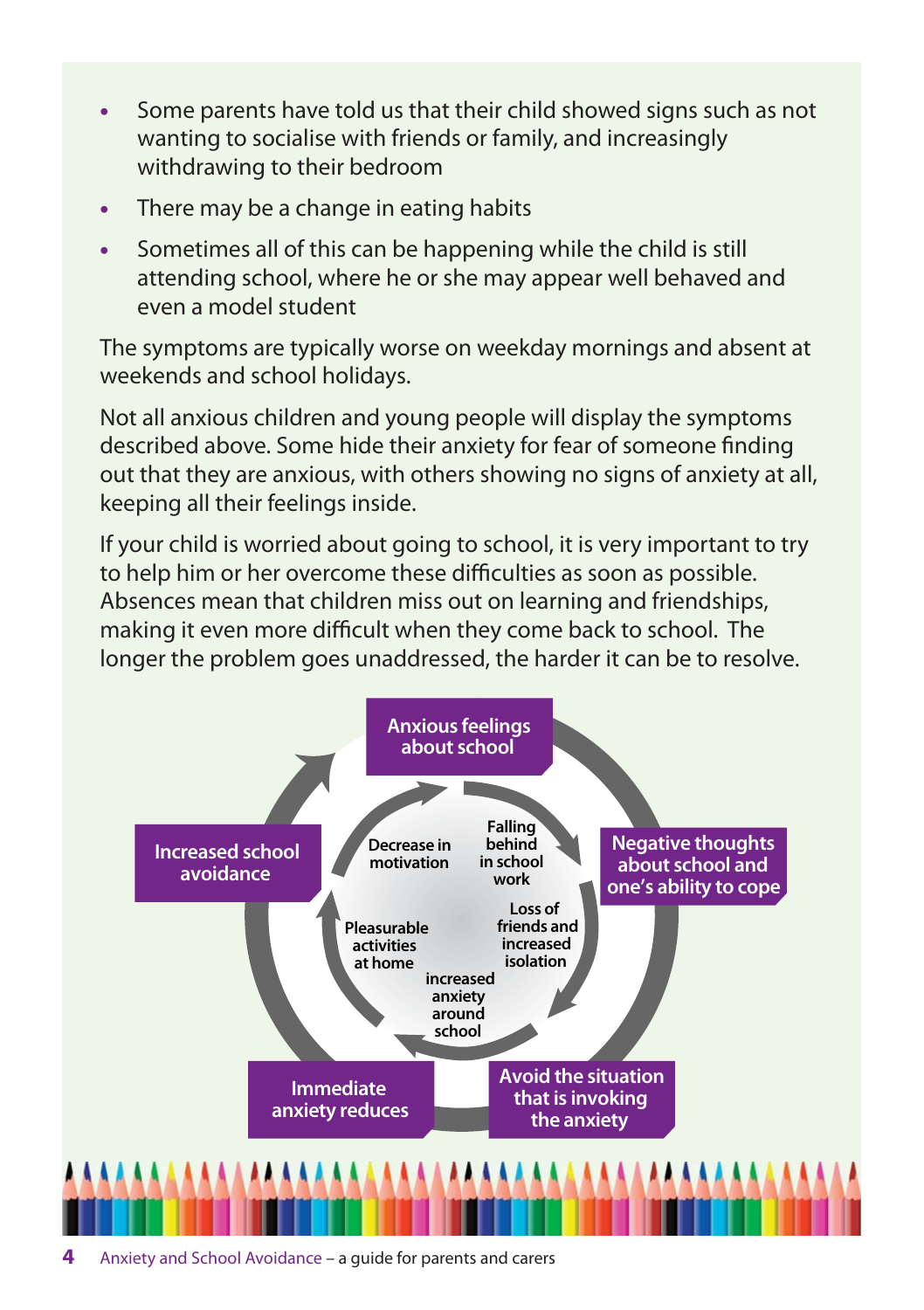## Helping Your Child to Overcome their Anxiety – the Stepladder Approach

The stepladder approach for the treatment of anxiety is medically known as graded exposure. It is one of the 'behavioural' components of cognitive-behavioural therapy (CBT) and it is useful to know about when encouraging your child to address their fears.

This treatment approach can be applied to many common childhood anxieties such as the fear of separation, fear of social situations or fear of sleeping alone. It can be used to help anxiety in children (and adults) of all ages.

To make a start, picture a simple stepladder with several rungs. Decide on the final goal (this task becomes the top of the ladder), then determine what an easy starting point might be (this becomes your first step). Next, work out what tasks might serve as intermediate steps with each situation a little bit more challenging than the last as you get closer to the top of the ladder.

When planning your child's stepladder, it's important that the leap between steps isn't too daunting. If the jump from one step to the next seems too great, consider how you might break it up into a few smaller steps by creating variations based on what it is your child does, how long for, where they try it or who they're with.

This step-by-step approach allows your child to practise coping with their anxiety in manageable doses. In this way, your child also experiences successes along the way which builds up their confidence and sense of mastery.

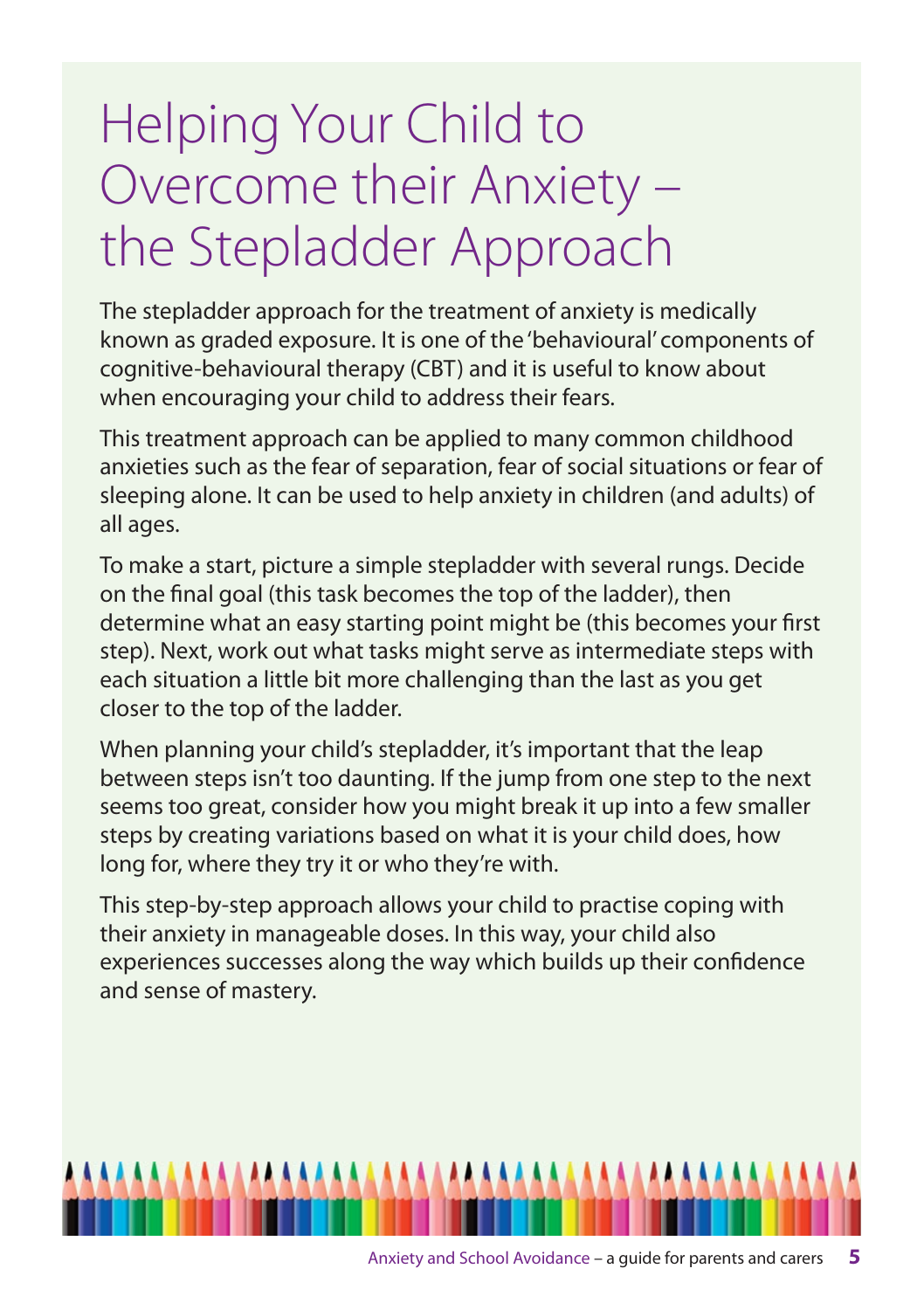#### **Here are a few hints to improve your chances of success:**

- **1** Let your child decide what tasks they add to their ladder. If you do need to help with this, make a few suggestions from which your child can choose. As much as possible, your child needs to feel like they're an active, motivated participant in this process as this makes it more likely that they'll stick with it.
- **2** Teach your child some strategies for managing their anxiety before you start. An example might be slow relaxed breathing, or a simple message to think about, for example, "I'm safe and this worried feeling will go away". It's a good idea to plan and practise these strategies with your child before starting so that they know what to do as soon as they start to feel anxious.
- **3** Encourage your child to try to stay in the situation until their anxiety has passed. Anxious feelings don't last forever. In fact, our bodies can only maintain high levels of anxiety for a matter of minutes (rather than hours) but if your child always flees while they're still anxious, they might never learn this.
- **4** Wait until your child has mastered one step on their ladder before moving onto the next. This might take one attempt or it might take ten before a step is no longer considered anxiety provoking. It's always best to work at your child's pace.
- **5** Reward success. This doesn't need to be something expensive or chocolate-coated... Praise, letting your child know how proud you are, suggesting they call a grandparent/close adult to share news of their success or spending some special time together are all great ways to reward your child.
- **6** Be a good role-model. Children learn so much from us. If they watch us panic each time a dog approaches, they'll soon be doing the same. Consider what you say and how you behave when you become anxious. Sometimes we have to be as brave as we'd like our children to be!

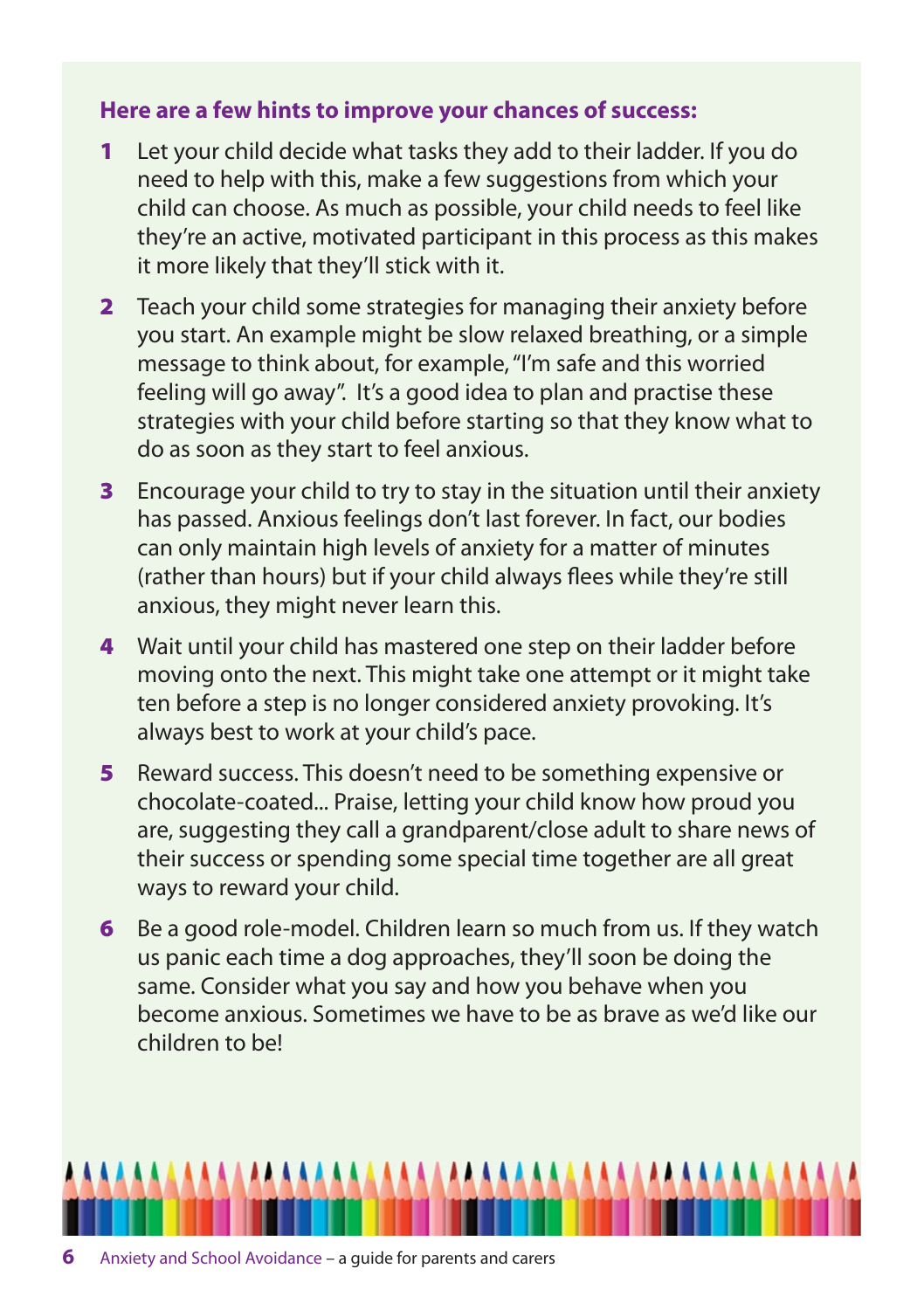### Create your own anxiety stepladder

Use the example below to help create your own anxiety stepladder. This example suggests steps you could take if you were afraid of spiders. Work with your child to come up with steps that could help to tackle their school anxiety.

**STEP NINE** Let a spider crawl on your hand **STEP EIGHT** Let a spider crawl on your sleeve **STEP SEVEN** Let a spider crawl on your trousers **STEP SIX** Let a spider crawl on your shoe **STEP FIVE** Let a spider crawl on your desk **STEP FOUR** Hold the box with the spider **STEP THREE** Look at a real spider in a closed box **STEP TWO** Look at a photo of a spider **STEP ONE** Think about a spider **STEP NINE** .................................. ......................................................... **STEP EIGHT** ............................... ......................................................... **STEP SEVEN** .............................. ......................................................... **STEP SIX** ...................................... ......................................................... **STEP FIVE** ................................... ......................................................... **STEP FOUR** ................................ ......................................................... **STEP THREE** ............................... ......................................................... **STEP TWO** .................................. ......................................................... **STEP ONE** ................................... .........................................................

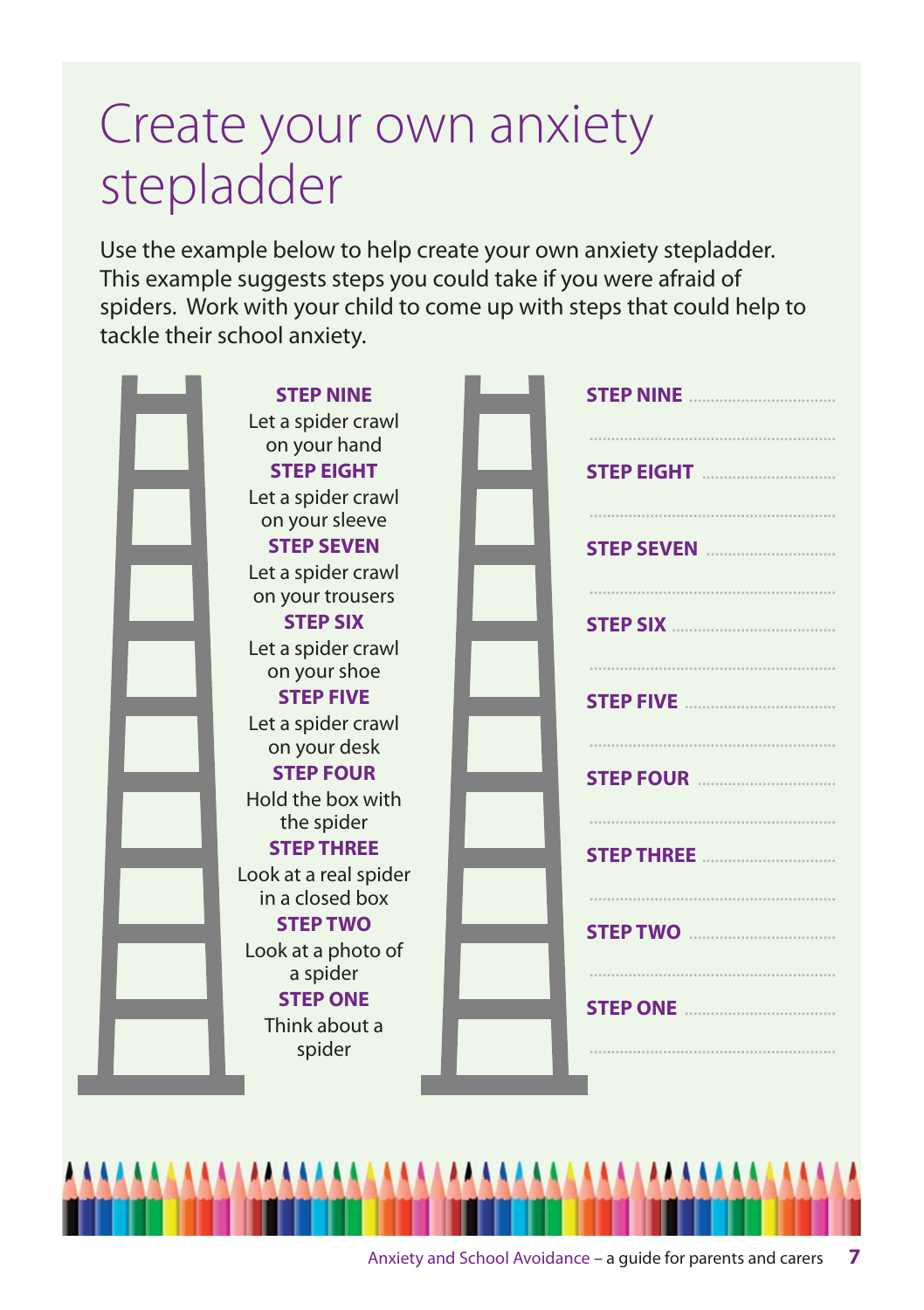# Coping with an anxiety attack

In the middle of an anxiety attack it can feel as if you can't breathe, are going to pass out or have a heart attack. If your child experiences severe anxiety, they can get exactly the same feelings and symptoms as adults. They may look pale or clammy, cry, shake and / or say they are going to be sick or pass out.

However, when an anxiety attack happens, although they may look ill, they are actually OK. It is extremely rare for someone to pass out when anxious, because the anxious feelings raise their blood pressure. People pass out when their blood pressure falls, not when it rises. The feelings are very real, but they are feelings – and they will pass.

Remembering this and trying to stay calm will help you stay in control of the situation, and help you to manage your child's anxiety. If you feel confident that the feelings will pass, you can help your child understand this, too.

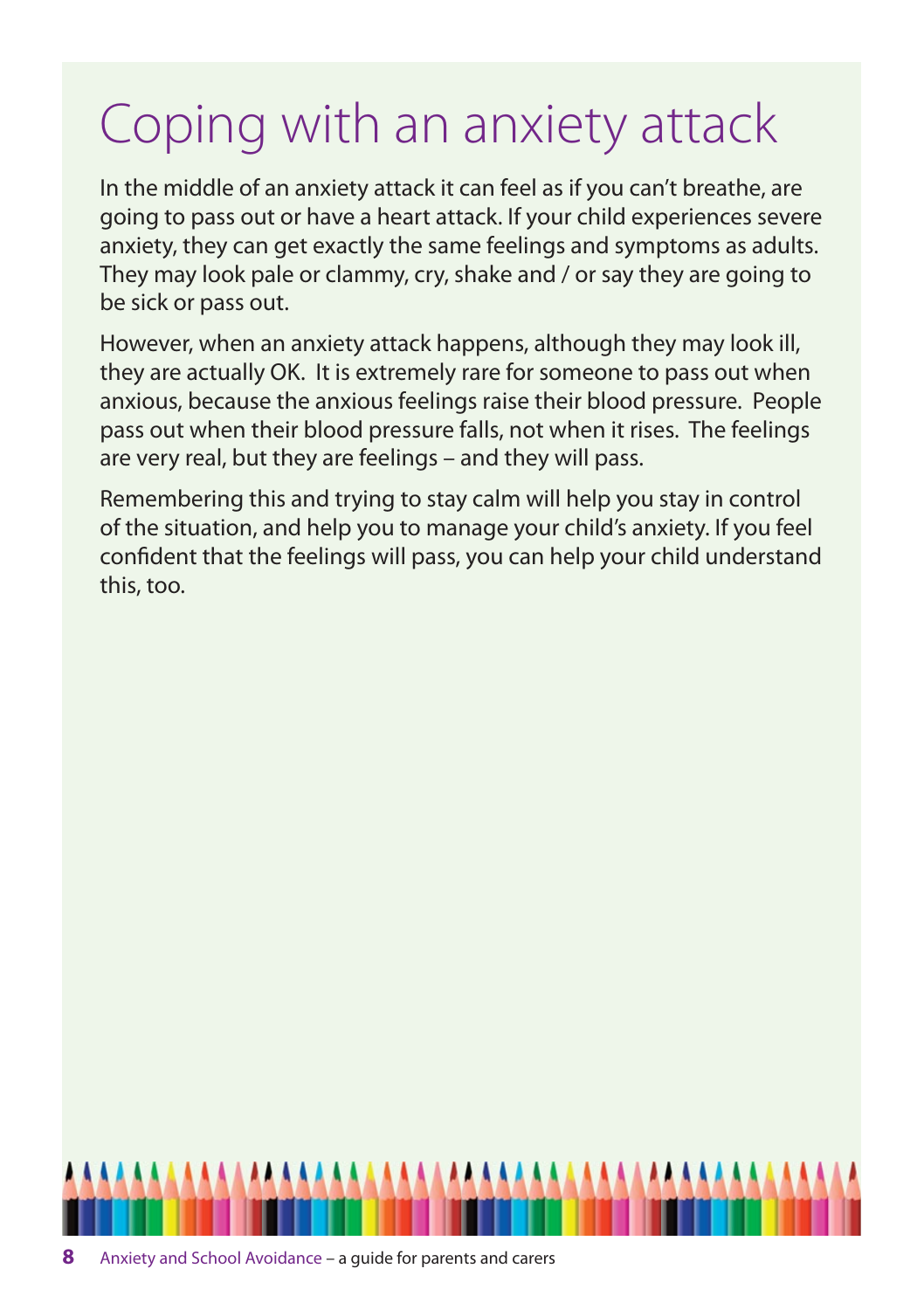### Skills for coping with an anxiety attack

If your child is experiencing symptoms of anxiety, as well as using the stepladder approach, you can encourage them to try one of the following techniques.

#### **Try relaxing your body**

- 1. Sit or lie somewhere quiet and comfortable
- 2. Stretch out your arms and make a fist, then relax
- 3. Push your legs out, wiggle your toes, and then relax
- 4. Shut your eyes tight and pull a scrunched-up face, and then relax

#### **Try calm breathing**

- 1. Take a slow breath in through your nose for about 4 seconds
- 2. Hold it for 1 or 2 seconds
- 3. Slowly let it out through your mouth for about 4 seconds
- 4. Wait 5– 7 seconds before taking another breath
- 5. Repeat 5– 10 times

### **Try visualisation**

- 1. Close your eyes
- 2. Take slow deep breaths in and out
- 3. Think of your favourite place, maybe somewhere that you go on holiday
- 4. Focus on the place and picture yourself there
- 5. What can you see? What can you smell? What can you feel?

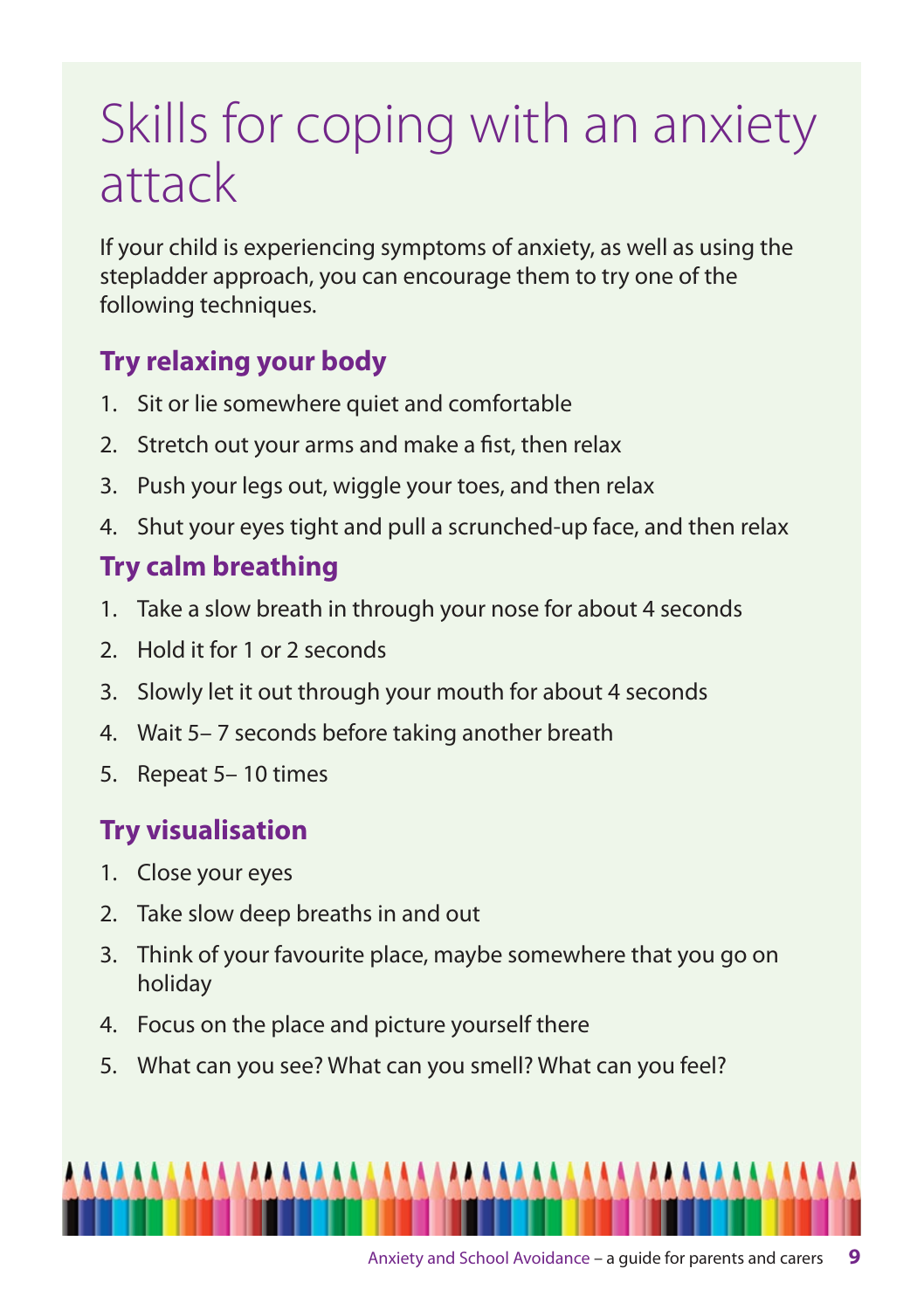## Tips and strategies for parents

- **•** Severe anxiety symptoms typically last for 40 minutes. Help your child understand that they will pass. Talk again when they are calm. Explore ways to help your child relax.
- **•** Do everything you can to step back from your own anxiety so you are better able to hold your child through theirs.
- **•** If difficulties occur frequently in the morning and your child seems in distress, speak to the school and ask for arrangements to be made to allow for a slightly later arrival when he or she is feeling better and more able to cope.
- **•** If your child is not attending school, keep to the same routine as if he/she were attending school. It is particularly important to keep to the usual getting up time and to put on and wear school uniform during the day.
- **•** For absences of more than 10 days, ask the school to send home or email work for your child to complete.
- **•** Refuse access to TV, computer games or other home entertainment until after the learning day is over. Do encourage your child to socialize with friends after school hours.
- **•** Remember to measure progress in small steps.
- **•** School anxiety is not uncommon. You are not on your own. There are professionals who can help you and it will get better with time.

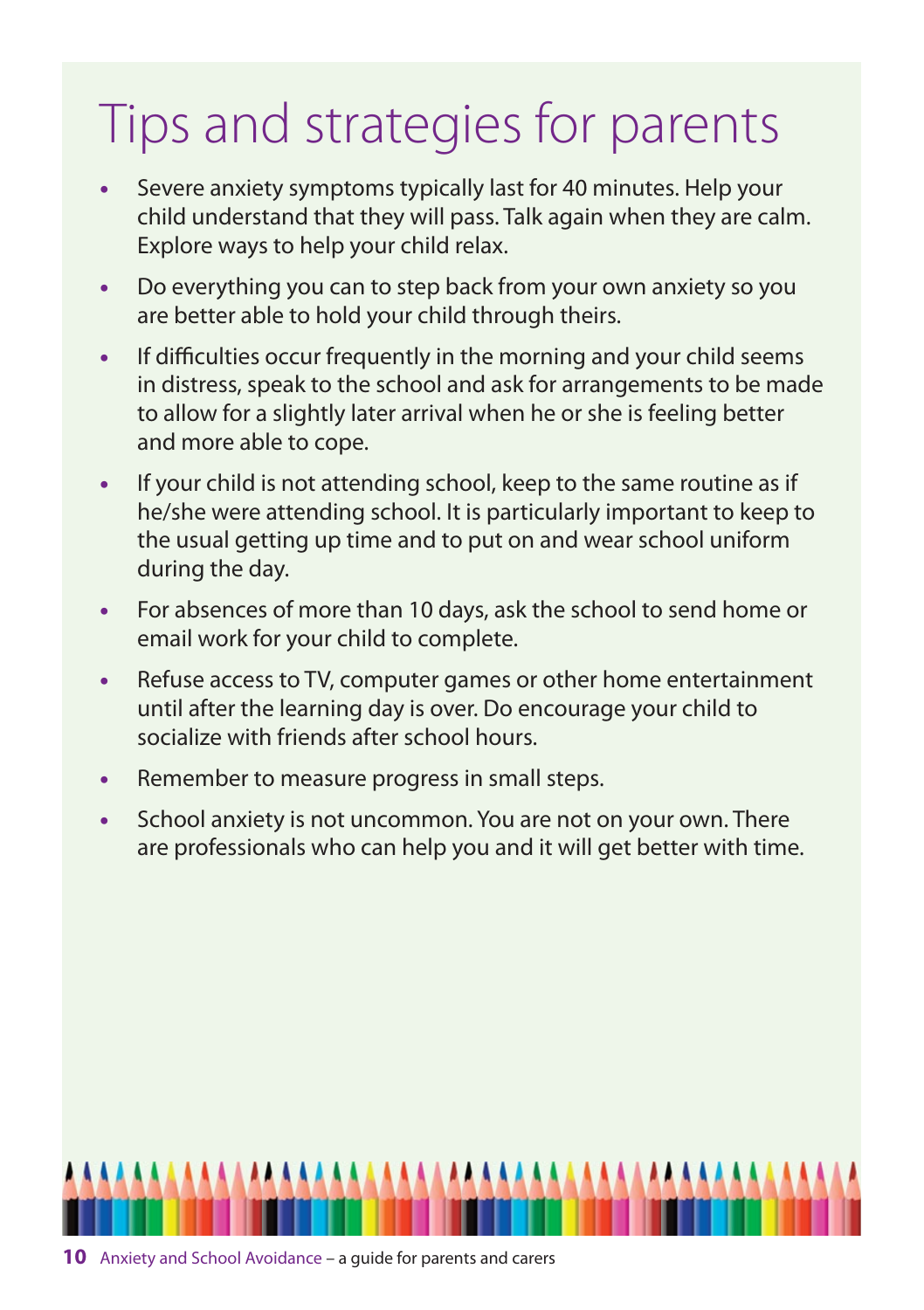### What you can do to support your child

One of the most important ways you can support your child is to listen calmly and acknowledge that their fears are real to them. Remind them how important it is to attend school and reassure them that you and the school will work with them to make school a happier place for them.

Tell the school there is a problem as soon as possible and work in partnership with the school to address the issue. A plan should be made with the school to help your child. Towards the beginning of initiating the plan, your child may show more unhappiness and you should prepare yourself for this.

It is important that all adults both at home and school work together to agree a firm and consistent approach. Any concerns about the plan should not be shared with your child - a positive 'united front' is recommended.

It is likely that there may be difficulties putting the plan into action – try to anticipate these and problem solve in advance. Try to keep an optimistic approach: if your child fails to attend school on one day, start again the next day. It is also important to remember there is likely to be more difficulty after a school holiday, period of illness or after the weekend.

You may feel tempted to change schools, however research tells us that often difficulties will re-emerge in the new school and whenever possible it is usually better to try to resolve the issue in the current school.

Finally, as a parent, it can be really difficult to see your child unhappy. Make sure that you have someone to talk to, too, such as a friend, family member or health professional.

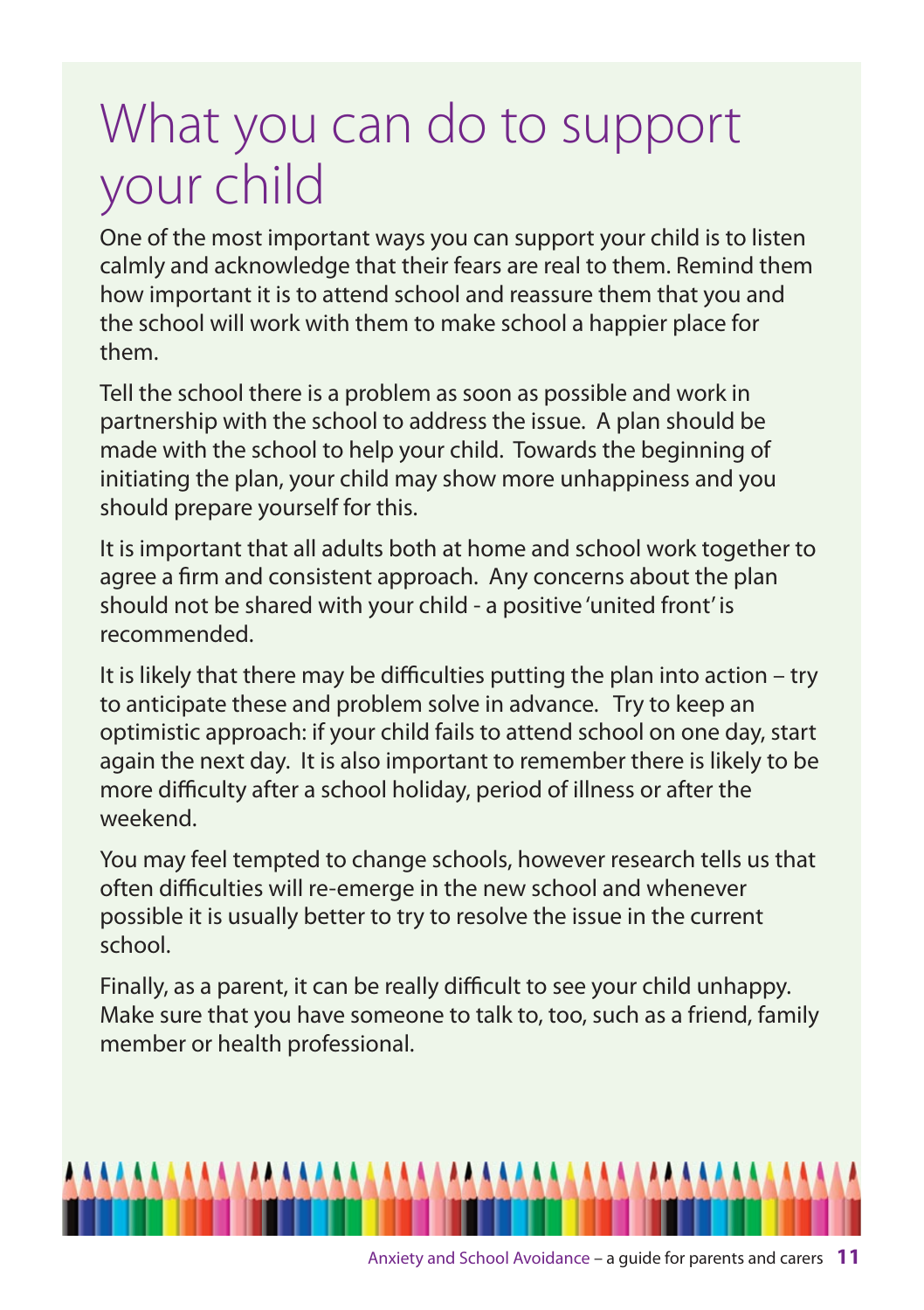### Talking to your child about their worries

Any child currently avoiding school is likely to become anxious when they are asked to talk about their difficulties or returning to school.

A good place to start is to acknowledge that it may be difficult, but that you would like to know what they think and feel. If they find it difficult to talk, you could ask them a specific question to help them start to sort through their fears and feelings. For example:

What three things are you most worried about? Or, what three things were you recently worried about?

It is also important to focus on positives: What are the three best things about school?

Sometimes children may find it hard to tell you face to face, perhaps you could ask them to write it down, email or text you. Some children also find it easier to draw how they are feeling.

### What can you expect from school?

You can expect your child's school to:

- **•** Listen carefully to you and your child. They should acknowledge the challenges faced both by your child and you as their parent.
- **•** Maintain close contact with you and your child, even during extended periods of non-attendance. An agreed member of staff should be named as a link person.

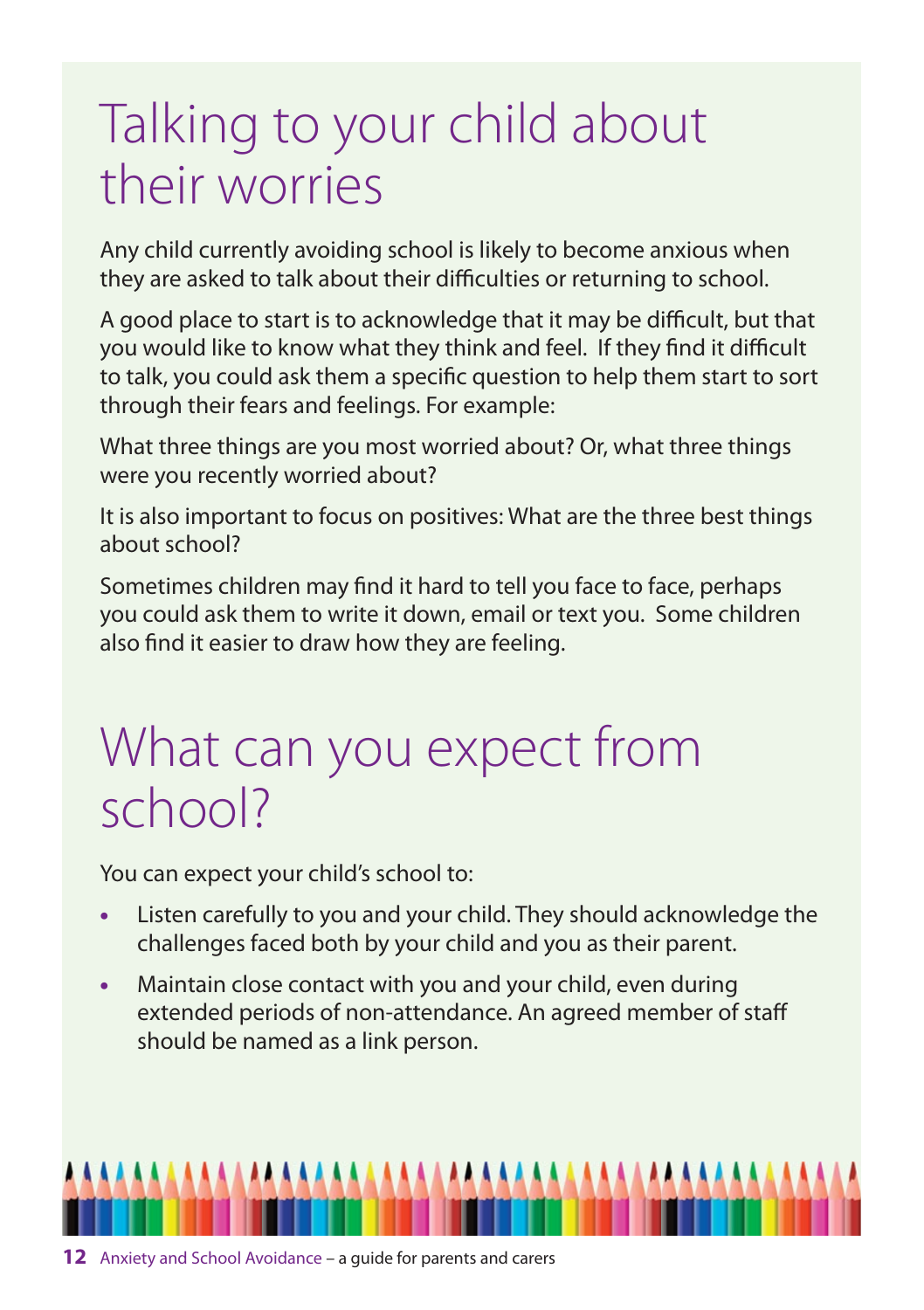- **•** Work in partnership with you and your child to find out what difficulties your child is experiencing, find ways of making school a happier place and improve their attendance.
- **•** Hold meetings to devise a plan in conjunction with you and your child. The plan should include what the next steps will be.
- **•** Respond to any school-based needs, such as academic support, dealing with bullying or support with social relationships.
- **•** Consider the support your child might require upon arrival at school. This might include meeting with a friend at a specific place and time, using a quiet space to settle before school starts, engaging in a preferred activity or being given a responsibility such as a monitor role.
- **•** If difficulties persist, the school should consider requesting involvement from other professionals.
- **•** The school should refer to the Stockport Anxiety Based School Avoidance Guidance Document.

When your child is feeling anxious, it can impact on you as a parent / carer and you may be feeling anxious too. Knowing what you can do and where you can find help will help reduce your anxiety.

If it is proving difficult to improve attendance, the school will be able to work with other professionals in Stockport who may be able to help. If a number of services become involved, the school may suggest an Early Help Assessment would be helpful to plan and coordinate the support.

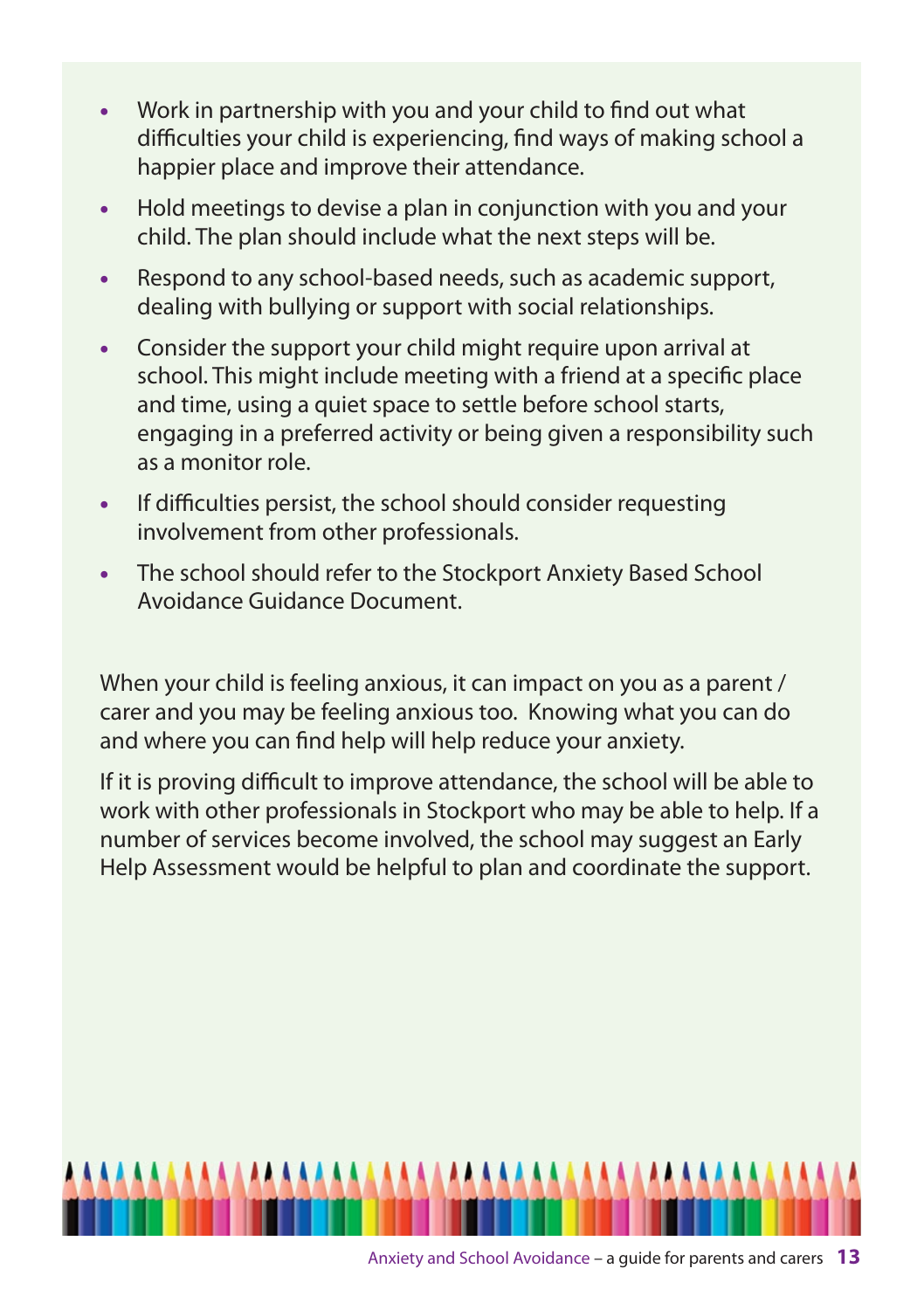## Support services in Stockport:

- **•** The School Nursing service available to all young people in Stockport schools – ask your child's school for details of the linked school nurse.
- **•** Primary and Secondary Jigsaw are services for young people in mainstream schools who are experiencing school-related difficulties – ask your child's school for a referral www.behavioursupportservice.co.uk/topic/primary-jigsaw www.pendleburycentre.org.uk/about-jigsaw/
- **•** Educational Psychology Team for assessment, advice and consultation – accessed via your child's school
- **•** Parents in Partnership Stockport a parent-led charity supporting Stockport parents and carers whose children have additional needs – visit www.pipstockport.org for more information
- **•** Living Life to the Full course (a supported CBT course run by Self Help Services) visit www.selfhelpservices.org.uk for more information on this and their other services
- **•** Healthy Young Minds a specialist mental health service for young people with severe and complex mental health needs – visit https://healthyyoungmindspennine.nhs.uk for more information
- **•** Team Around the School The 'Team Around the School' is a term used to describe some of the services that work together with schools to offer support to the children who attend, along with their families. They aim to coordinate services with and for children and families within the communities they live or are educated in, to identify the right support at the right time.

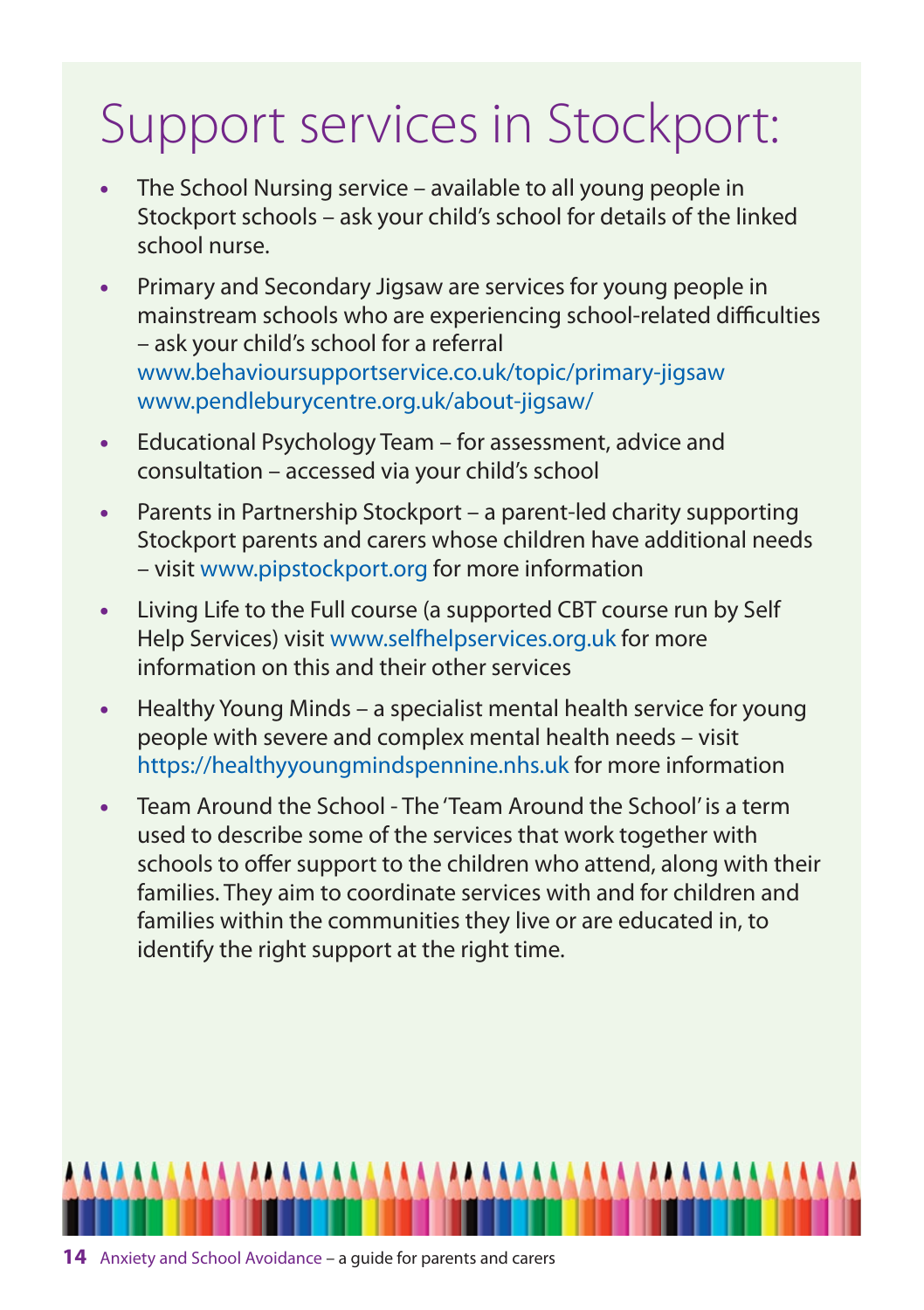### Useful Websites

The Stockport Local Offer: Details of Stockport services for children and young people with additional needs www.sensupportstockport.uk

MindEd is a free learning resource about the mental health of children and young people https://mindedforfamilies.org.uk

Mighty Moe - an anxiety workbook for children aged 5-11 http://www.cw.bc.ca/library/pdf/pamphlets/Mighty%20Moe1.pdf

Worksheets for children, parents and teachers on tackling anxiety https://www.anxietybc.com/parenting/worksheets

Anxiety workbook for young people and adults https://www.mcgill.ca/counselling/files/counselling/anxiety\_moodjuice self help quide.pdf

The MIND guide to anxiety and panic attacks – this details the different types of anxiety disorders and looks at treatment options https://www.mind.org.uk/media/1892482/mind\_anxiety\_panic\_web.pdf